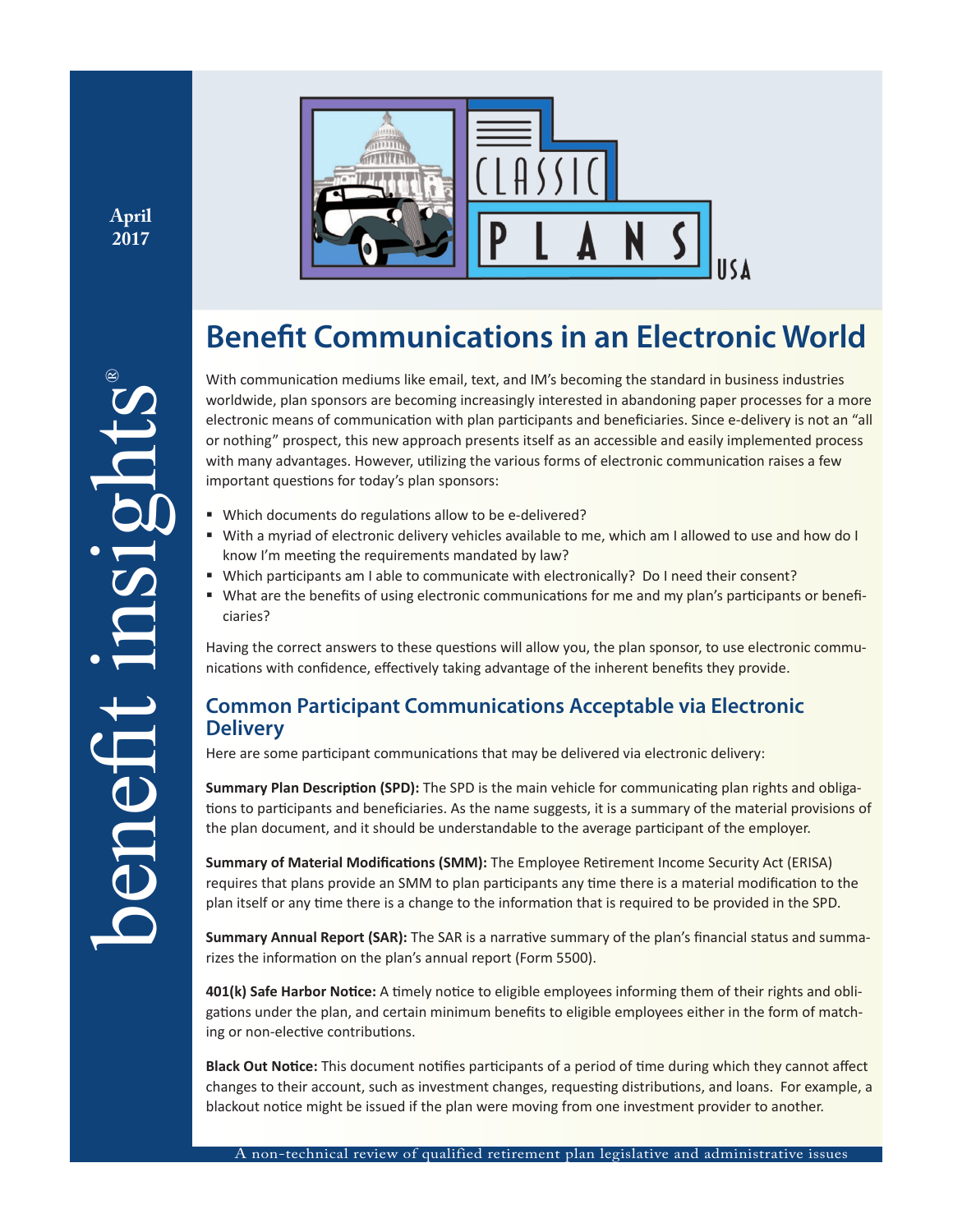**Fee Disclosure Notices:** This notice provides information to the participant on all fees paid by the plan's assets pertaining to general plan services such as recordkeeping, or legal and accounting charges.

**Qualified Default Investment Alternative Notice (QDIA):** This notice explains to the participant that if they do not make an affirmative election regarding their investments in the plan, their funds will be invested by the plan's fiduciaries on their behalf.

**Automatic Enrollment Notices:** Notification to all employees who are eligible to participate in the arrangement between 30 and 90 days prior to the beginning of each plan year. For plans that automatically enroll employees immediately upon being hired, an employer may give employees the notice on their date of hire. A description of the automatic enrollment process and salary deferral percentage is necessary.

**404(c) Notice:** Notification to the plan's participants that the plan intends to comply with IRC Section 404(c). 404(c) requires Information about plan investment options, performance and fees provided before initial investment and subsequently on at least an annual basis.

# **Acceptable Methods of E-Delivery and their Requirements**

While the regulations regarding e-communications do not require the use of any specific form of electronic media, the following electronic delivery methods are acceptable:

- **Email**
- Attachment to email
- **Posting a link to documents posted on a web site**
- Provision of documents on magnetic disk, CD-ROM, or DVD

For safe harbor compliance, it is important for the plan sponsor to meet the following requirements:

- Take appropriate steps to ensure that the system for furnishing electronic documents results in actual receipt of the transmitted information (e.g., using return-receipt or notice of undelivered electronic mail features, or conducting periodic reviews, or surveys, to confirm receipt of the transmitted information).
- **Provide notice to each recipient at the time e-documents are delivered regarding the significance of the** document. Emails should be distinguishable from others in their inbox and, if you're posting documents to an intranet site, participants need to be alerted to their presence.
- E-documents must contain all required information and, upon request, participants must be provided a paper version of the document.
- The system must be designed to protect the confidentiality of the personal information of the participant who receives the information.

It is important to note that current regulations state that localized computer destinations which participants have access to, like kiosks, don't qualify for e-delivery because one can't ensure actual receipt, even if notification has been provided and the documents are available there. All in all, it's okay to use an assortment of electronic communication channels provided you can meet the requirements of the notice and verify the participants are receiving the information effectively and confidentially.

#### **Participant Consent**

For those who wish to comply with Safe Harbor e-delivery, the rules identify two categories of participants; those who are "Wired at Work" and those who must give "Affirmative Consent" to receive electronically delivered documents. Often times employees operate outside of the confines of an office setting. If you have employees that work from home, or perform a job without work related computer access, compliance for electronic communication may require prior consent from the participant.

To be considered "Wired at Work", the participant must:

 $\mathcal{D}$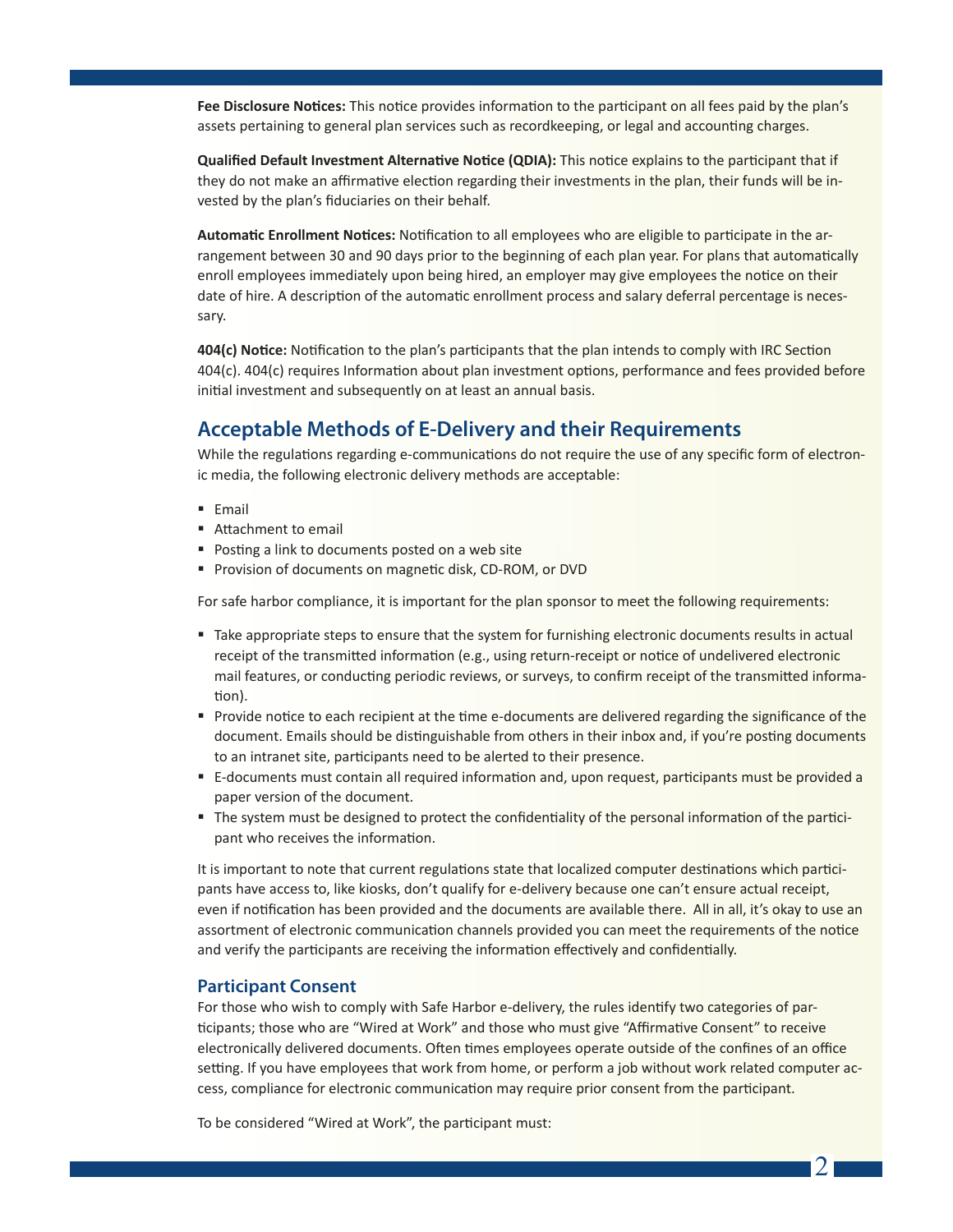- be able to effectively access e-documents at the location where they are expected to perform their duties; and
- **access the employer's electronic information system as an integral part of their duties.**

For those not wired at work, "Affirmative Consent" from the participant is required. In order for the participant to give consent, the following information is required:

- types of documents to which the consent applies;
- **K** knowledge that consent can be withdrawn, free of charge, and the procedures by which consent can be withdrawn;
- be able to demonstrate the ability to receive e-delivered documents;
- the right to request paper versions of any e-document and the disclosure of any costs associated with it;
- all hardware and software required for accessing the e-delivered documents; and
- the participant has to provide an electronic address for the e-delivery of documents.

In the instance where an employer has employees that work from a home office, electronic delivery is still a readily available option provided that the acceptable methods of e-delivery and safe harbor compliance are met, along with the "without consent" parameters. If the criteria are met, then the participant no longer must:

- Have the ability to print out a paper copy where they have computer access.
- **Consent to receive documents electronically.**

# **The Benefits of Electronic Delivery**

There are a multitude of reasons that you, and your plan's participants, may benefit from moving further into the world of electronic delivery. As internet access spreads, electronic delivery is becoming the norm in many settings. The growing advantages of electronic delivery become more and more evident as technology inevitably evolves. Here are a few points to consider:

#### **Accessibility**

In a world equipped with computers, smartphones, tablets, and other devices, electronic communications provide flexibility and convenience of access to plan information immediately and continuously. So, the benefits of e-delivery for participants include:

- Allowing participants to interact with their accounts anywhere they can connect to the internet and with the use of whichever delivery system they prefer. Plan updates and participant communications can happen instantaneously. Unlike paper notices, electronic information is easily filed and retrieved in an organized system, ready to be referenced at a moment's notice.
- **The participants' ability to instantly retrieve documents that they have lost, or neglected to save,** when using certain types of e-delivery.
- E-documents easily adjust in font size, or can be read out loud via text to talk apps, for the visually impaired and even translated for those that call English their second language. In previous times, where inaccessibility to the internet for the poor, or for minorities, may have been a concern, the breakdown of the digital divide regarding internet connectivity has happened more quickly than even that of the telephone. If increasing participation in the plan is important, this kind of accessibility is a key component to success.

#### **Financial and Environmental Benefits**

Simply put, utilizing an electronic platform to send and receive plan information means cost reduction and less waste. Using less paper means less overhead cost for producing, printing, labor, and postage. This all translates into dollars and cents saved due to reduced overall fees associated with maintaining your company's retirement plan. And for those that think "Green," e-delivery greatly reduces the impact on the environment. Less cost to the plan and it's good for the environment?

3